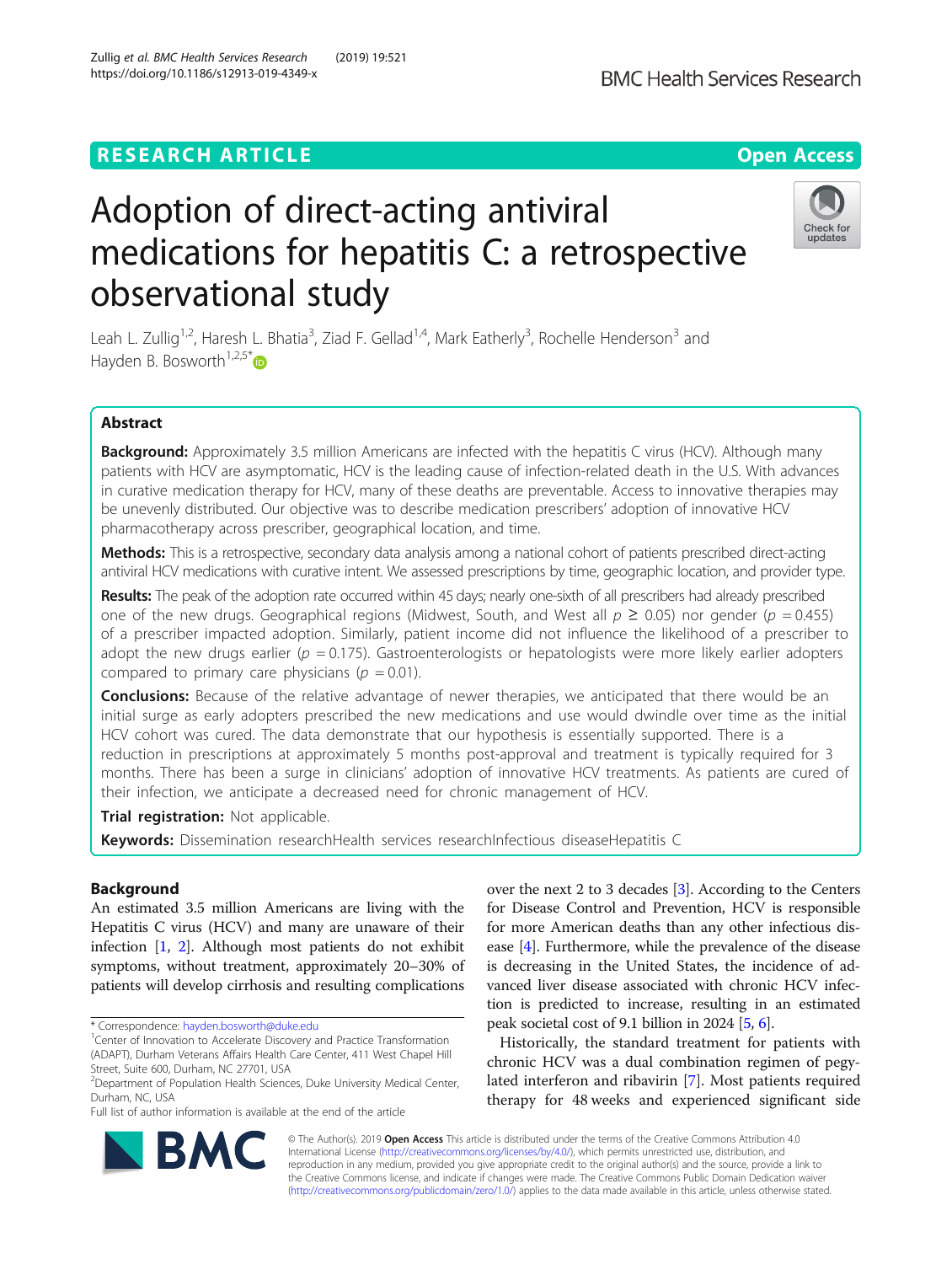effects including fatigue, anemia, and depression which were barriers to completion of treatment [[8\]](#page-6-0). Cure rates were moderate, approximately 46–82% depending on genotype  $[9, 10]$  $[9, 10]$  $[9, 10]$  $[9, 10]$ . In 2011, two direct-acting antivirals were approved by the FDA, boceprevir and telaprevir, for the treatment of patient with genotype 1 HCV. Adoption of these medications was limited by the need to use them in combination with existing, poorly tolerated therapies. Several other medications entered the market in 2013 including the first once daily protease inhibitor, simeprevir, and the first polymerase inhibitor, sofosbuvir. While these two medications were used together off-label to treat genotype 1 infection without interferon, it was not until October 2014 when the FDA approved the first all-oral single combination pill treat genotype 1 HCV, ledipasvir/sofosbuvir. In clinical trials, 12 weeks of treatment with ledipasvir/sofosbuvir was associated with a 94% cure rate for previously treated patients and a 97% cure rate in previously untreated patients [\[11](#page-6-0)]. Since its initial approval, ledipasvir/sofosbuvir has been approved for patients with different genotypes and can be used to treat patients with HCVrelated complications including cirrhosis or liver transplant recipients [[12](#page-6-0), [13](#page-6-0)]. In December 2014, another interferon-free regimen, ombitasvir/paritaprevir/ritonavir, was approved; ombitasvir/paritaprevir/ritonavir trials demonstrated similarly high cure rate for patients with genotype 1 HCV [\[14](#page-6-0)]. In addition to their improvement in cure rate, direct-acting antivirals were better tolerated than interferon by patients because of the significantly reduced side effects and shorter duration of treatment.

There is often an imbalance in the introduction and diffusion of new treatments across the United States. This imbalance in access to new treatments may be associated with geographic and/or socioeconomic status. Given the recent introduction of direct-acting antiviral treatment for HCV, little is known about the pattern of diffusion of these medications. Also unknown is the source of these variations and whether these variations are impacted by characteristics of the prescribers. From a consumer perspective, there is evidence that wealthy patients and consumers drive the adoption of emerging technologies in areas of higher income inequality [\[15](#page-6-0)]. In health care, income inequality is associated with greater use of specialty care, and this demand may be driven by a preference among higher income health care consumers for more "cutting-edge" care [\[16](#page-6-0)]. Therefore, areas with a higher proportion of wealthy people may experience increased demand for cutting-edge medical technologies such as HCV treatment.

From the perspective of prescribers or providers, we theorized that the effect of income inequality on adoption of HCV medications is mediated by health care market factors. Over time the physician distribution in

the United States has become increasingly unequal. Specialists are concentrated in geographic areas where there is a higher penetration of well-off, well-insured health care consumers [\[17](#page-6-0), [18\]](#page-6-0). Economic theory suggests that the clustering of specialty care may also spur innovation and knowledge diffusion  $[19]$  $[19]$ . As as result, these already more affluent areas may foster dense specialist markets where prescribers may have more resources and interest to maintain greater awareness of and inclination to adopt emerging medical technologies such as use of HCV medications.

If there is variation in the adoption of innovative HCV medications, these differences in the marketplace may continue the described healthcare disparities in the US healthcare system. We have not identified studies that explored whether area-level income inequality, net of individual income, has any bearing on the diffusion of emerging medical technologies in the context of HCV. It is also not known whether patients receiving care in different practice settings or geographic areas have differential access to cutting edge treatment for HCV. Our objective is to evaluate whether there is regional and socioeconomic variation or differences by provider type in the adoption (or uptake) of new HCV medications.

## Methods

## Research design

This is a retrospective, observational claims analysis using prescription claims data from a national pharmacy benefits management company. Data were obtained for prescriptions from October 1, 2014 through June 30, 2016, spanning 18 months following the respective release dates of ledipasvir/sofosbuvir (October 1, 2014) and ombitasvir/paritaprevir/ritonavir (January 1, 2015). We used the date that the first prescription was filled as a proxy measure for the date that the first prescription was written by their health care provider. The date of the first prescription fill was used as the index date.

#### Study population

Inclusion was limited to medical practitioners (i.e., prescribers) who wrote at least one prescription each for HCV medications ledipasvir/sofosbuvir and ombitasvir/ paritaprevir/ritonavir during the study period. Prescribers were excluded from analysis if they were missing a National Provider Index (NPI) number, were in an invalid state (e.g., U.S. Armed Forces stationed in Europe), were prescribing for patient younger than 18 years of age, or were practicing in an area with missing or 0 median income data.

## Theoretical model

The Diffusion of Innovation Theory is a social science theory that was developed to explain how an innovative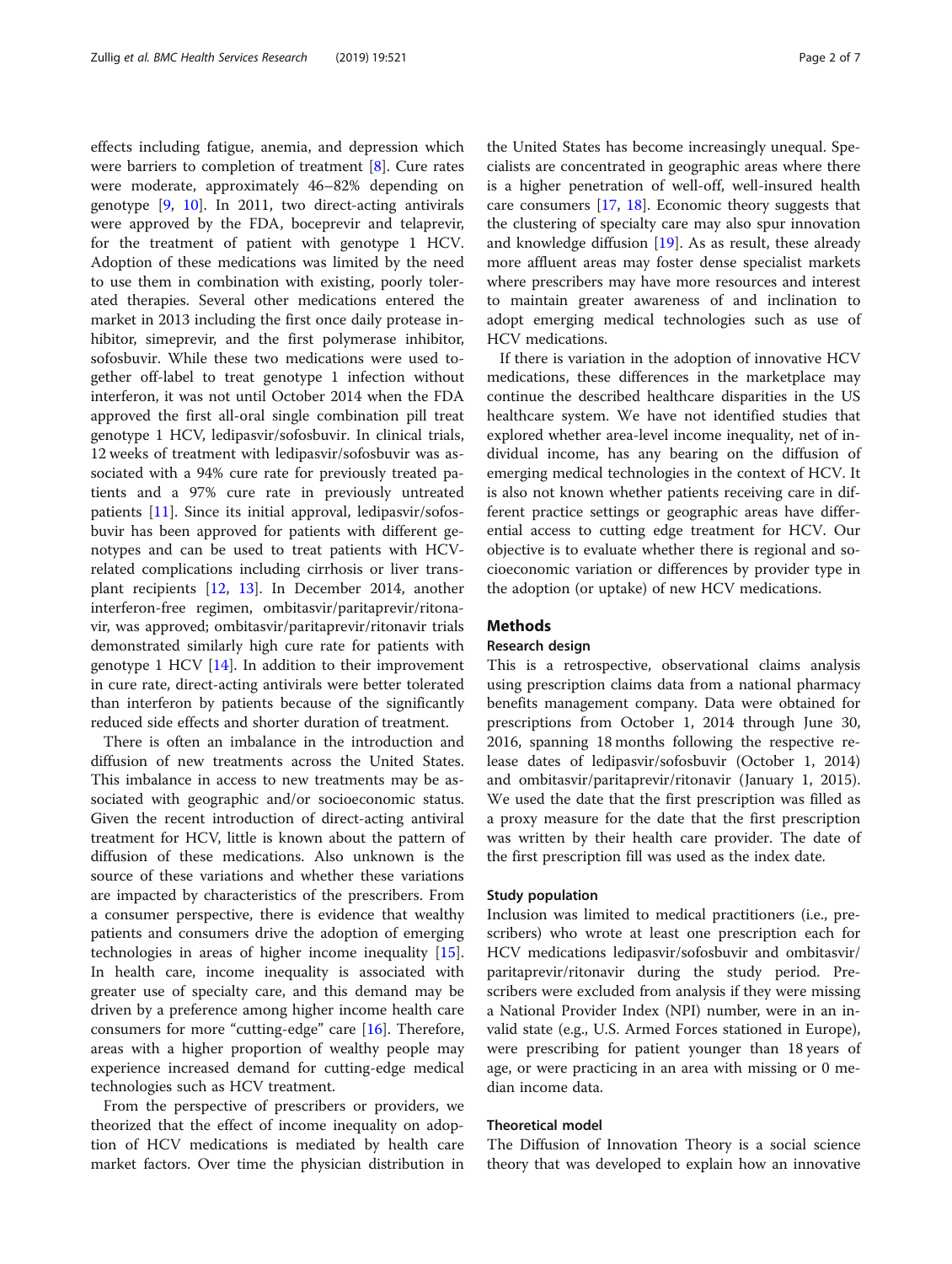<span id="page-2-0"></span>product or idea diffuses, or spreads, through a specific population over time [[20](#page-6-0)]. The end result of the diffusion is that members of the population, in our case, clinical prescribers, adopt a new behavior. One key construct of the Diffusion of Innovation Theory is that the prescribers must perceive the product (i.e., HCV medications) to be new and innovative. Rogers' theory also asserts that adoption of an innovative product is a process; it does not occur simultaneously. There are five established categories of adopters: innovators (i.e., first to try the new product), early adopters (i.e. opinion leaders), early majority (i.e., not leaders, but adopt a product before the average prescriber), late majority (i.e., prescribers who will only try a product after it has been tried by the majority), and laggards (i.e., prescribers who are skeptical of change). We classified HCV medication prescribers into these five categories based on when the first prescription was written and filled and anticipated that the majority of prescribers would fall in the middle two categories (e.g., early and late majority). These prescriber categories were defined based on the proportion consistent with Rogers' theoretical model – innovators (2.28%), early adaptors (13.63%), early majority (34.18%), late majority (33.86%), and laggards (16.05%), consistent with the theoretical model (Fig. 1).

## Outcome measure

The primary outcome measure was the adoption, or timeliness of uptake, of the new HCV medications by prescribers. To address the issue of different release dates for ledipasvir/sofosbuvir and ombitasvir/paritaprevir/ritonavir, a 'first Rx day' was created as the 'fill-date minus the respective release date' for either of the drugs. The first Rx day served as a representative of the first prescription. For example, the *first Rx day* for NPI 12345 would be 12 if her first HCV medication prescription is on 10/12/2014 and happens to be for ledipasvir/sofosbuvir (released on 10/01/2014); similarly, the *first Rx day* for NPI 56789 would be 2 if her first HCV medication prescription is on 01/02/2015 and happens to be for ombitasvir/paritaprevir/ritonavir (released on 01/01/2015).

## Covariates

Region was created as a categorical variable and was assigned to the prescribers based on the state associated with their respective primary practice address. We used the U.S. Census Bureau's categorizations to assign states into regions [\[21](#page-6-0)]. Median income at the zip code level data were used as proxy for income inequality. We identified median income for individual NPIs by matching zip codes of their primary practice address. The median zip code level median income data were obtained from 2016 Esri business analyst database (using Esri ArcMap v 10.3.1) [\[22](#page-6-0)]. The estimates of 2016 demographic data were estimated with the 2016 census data [\[23](#page-6-0)]. The median income at zip-code level thus identified for respective NPIs was modified to represent a multiple of 10,000 (e.g., median zip code level income value of 2.59 was used for the corresponding value of \$25,900 indicated in census data).

We also considered other prescriber characteristics including sex and specialization. For this analysis, a combination of specialization and sub-specialization for individual NPIs was used to categorize them into one of the four distinct groups: gastroenterologists and hepatologists, infectious disease specialists, other specialists, and primary care (e.g., including family and internal medicine practitioners). No midlevel providers (i.e., nurse practitioners or physician assistants) were listed as infectious disease or hepatic care providers. Thus, all midlevel providers were considered primary care providers.

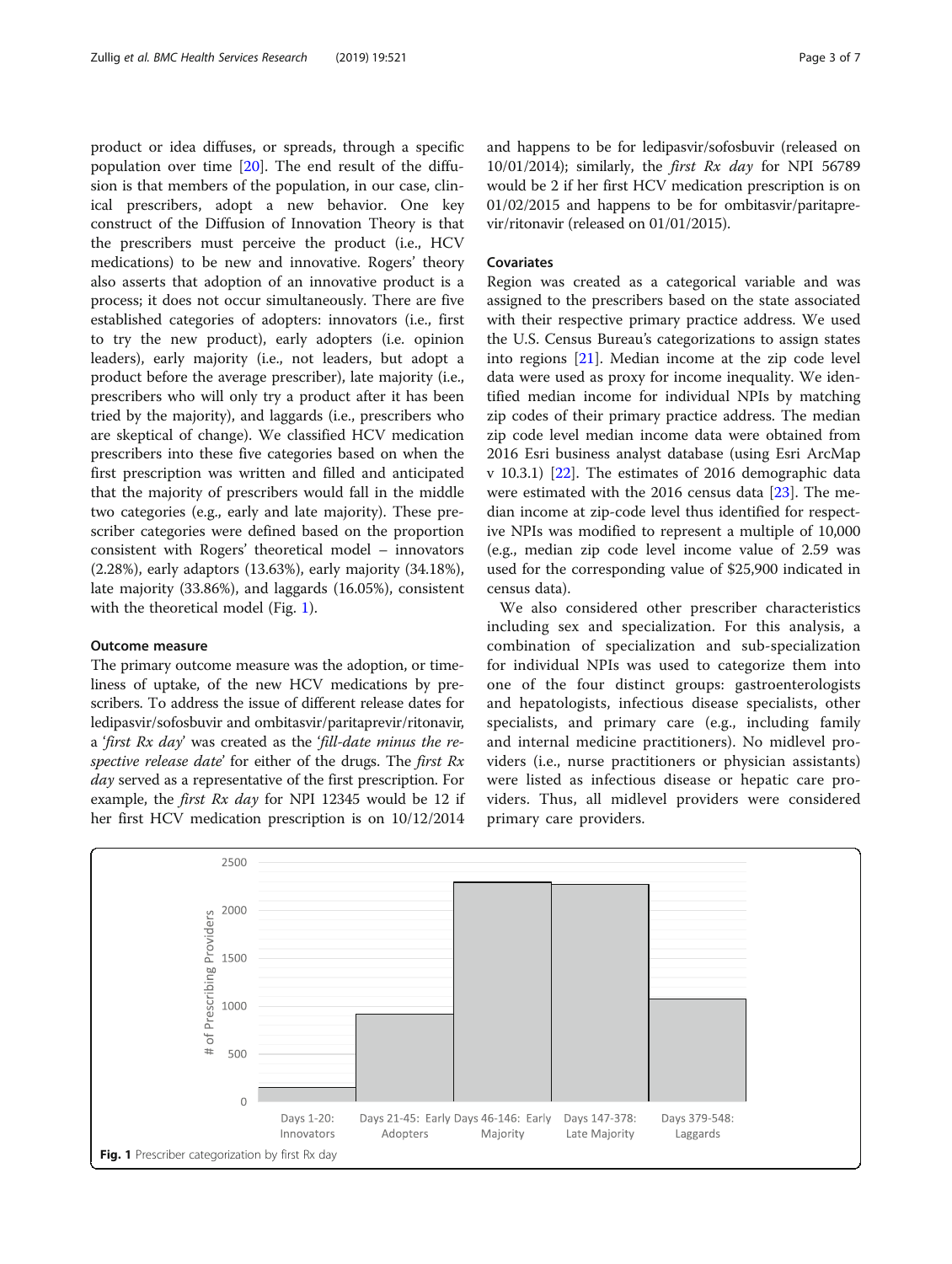#### Statistical analysis

We report descriptive statistics and bivariate differences between the outcome groups using ANOVA for continuous variable (median income in a zip-code) and chisquare tests for categorical variables. We performed multivariate ordinal logistic regression analyses to estimate the association of covariates with the odds of uptake (e.g., early adoption, late adoption).

For the multivariate analysis, the outcome of odds of medication uptake, is an ordinal categorical variable; the independent variables sex, region, and specialty were used as categorical variables, while the median income was used as a continuous variable. For the categorical independent variables – Northeast was used as a reference for region, female was used as a reference for sex, and primary care prescriber group was used as a reference for specialization.

All analyses were conducted using ORDINAL package of R [64-bit version 3.4.0 (2017-04-21)].

## Results

## Descriptive findings

We identified 6944 unique prescribers. After limiting our analysis to prescribers with valid information associated with their NPI regarding their sex and zip code information, and who had written a prescription to an adult aged 18 years or older for one of the drugs of interest during the study time period, there were 6712 unique prescribers in the analytic cohort.

The results indicated a wide variation in the *first*  $Rx$ day by the respective NPIs, ranging from 2 to 548. The frequency plot of new HCV medication adoption (Fig. [1](#page-2-0)) indicates a fast adoption as the new medications were introduced. At the peak of the adoption rate, within 45 days, nearly one-sixth of all prescribers had already prescribed one of the new drugs. More than 50% of the prescribers issued their first prescription for one of the drugs within 5 months of their release dates. The percentages indicated are the nearest to the proportions suggested by Rogers' theory (2.5, 13, 34, 34, and 16% for Innovators, Early Adopters, Early Majority, Late Majority, and Laggards, respectively).

Table 1 lists the baseline characteristics across prescriber adoption categories. Prescribers of the new HCV medications varied in regional locations with 32.2% in the Northeast, 14.08% in the Midwest, 37.57% in the South, and 16.15% in the West. Overall, 28.1% of the prescribers were women. The chi-square analysis for association between geographic regions with the outcome (adoption category) did not indicate that being from a specific geographical location a prescriber would be more likely to be an early prescriber of the new drugs or that the prescriber would be more likely to be characterized into a specific adoption category ( $p = 0.654$ ). However, the chi-square analyses for prescriber sex indicated that female providers tended to be early adopters, influencing the initial hump in the early prescribing of the new drugs. Male prescribers were more likely to be early majority following the normal distribution of the adoption curve (p0.001). The chi-square analyses for specialization category indicated that gastroenterologists and hepatologists are more likely to be early adopters, but some of the primary care providers are more likely to be innovators ( $p < 0.001$ ). The Analysis of Variance

Table 1 Baseline characteristics across prescriber adoption categories

| <b>Adoption Category</b>                                                                                    | Laggards $n =$<br>1077(SD) | Late Majority<br>$n = 2273$ | Early Majority<br>$n = 2294$ | Early Adopters<br>$n = 915$ | Innovators<br>$n = 153$ |
|-------------------------------------------------------------------------------------------------------------|----------------------------|-----------------------------|------------------------------|-----------------------------|-------------------------|
| Regions <sup><math>\Delta</math></sup> n (%)                                                                |                            |                             |                              |                             |                         |
| Northeast                                                                                                   | 327 (15.1%)                | 721 (33.4%)                 | 756 (35.0%)                  | 308 (14.3%)                 | 49 (2.3%)               |
| Midwest                                                                                                     | 165 (17.5%)                | 327 (34.6%)                 | 318 (33.7%)                  | 117 (12.4%)                 | 18 (1.9%)               |
| South                                                                                                       | 403 (16.0%)                | 878 (34.8%)                 | 840 (33.3%)                  | 345 (13.7%)                 | 56 (2.2%)               |
| West                                                                                                        | 182 (16.8%)                | 347 (32.0%)                 | 380 (35.1%)                  | 145 (13.4%)                 | 30 (2.8%)               |
| Gender* n (%)                                                                                               |                            |                             |                              |                             |                         |
| Female                                                                                                      | 317 (16.8%)                | 657 (34.8%)                 | 581 (30.8%)                  | 279 (14.8%)                 | 52 (2.8%)               |
| Specialty Category** n (%)                                                                                  |                            |                             |                              |                             |                         |
| Primary Care                                                                                                | 291 (17.3%)                | 613 (36.4%)                 | 494 (29.3%)                  | 239 (14.2%)                 | 48 (2.8%)               |
| Regular Specialists (other than Infectious Disease specialists, and<br>Gastroenterologists & Hepatologists) | 58 (14.3%)                 | 158 (38.9%)                 | 136 (33.5%)                  | 46 (11.3%)                  | $8(2.0\%)$              |
| Infectious Disease Specialists                                                                              | 126 (18.6%)                | 227 (33.5%)                 | 224 (33.0%)                  | 87 (12.8%)                  | 14 (2.1%)               |
| Gastroenterologists & Hepatologists                                                                         | 602 (15.3%)                | 1275 (32.3%)                | 1440 (36.5%)                 | 543 (13.8%)                 | 83 (2.1%)               |
| Median Income (by Zip Code) $^{\Delta}$                                                                     |                            |                             |                              |                             |                         |
| Median Income (by Zip Code)                                                                                 | 5.83(2.63)                 | 5.87 (2.69)                 | 5.77 (2.59)                  | 5.99(2.90)                  | 6.32(2.95)              |

 $^{\Delta}$ p - NS; \*  $p$  < 0.05; \*\*  $p$  < < 0.01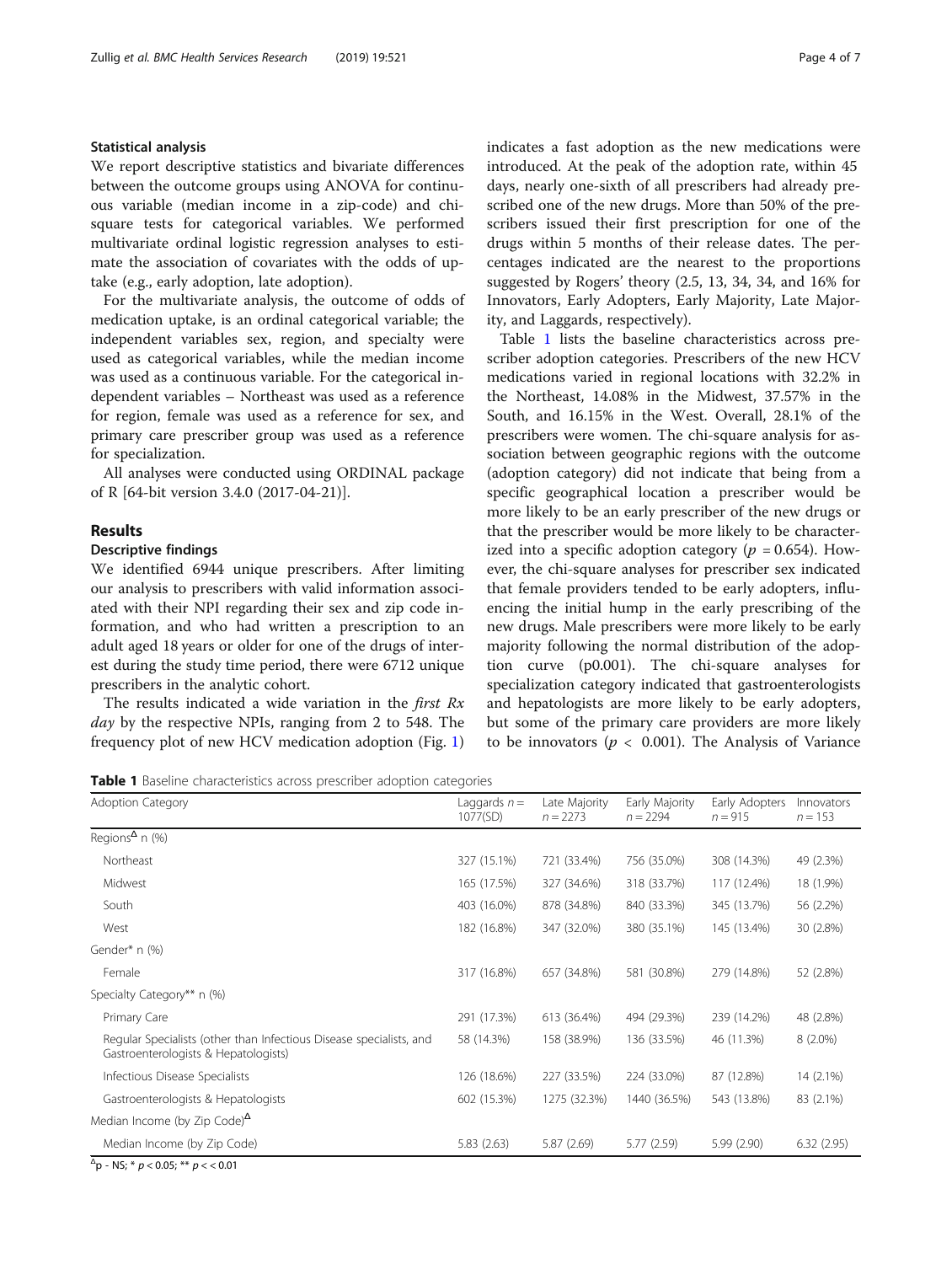(ANOVA) test for income distribution across the five outcome categories indicated that the median income at zip code level did not influence early adoption of the new drugs ( $p = 0.061$ ).

### Multivariate findings

The results presented in Table 2 indicate the influence of physician specialty on the adoption of new HCV medications. Gastroenterologists or hepatologists were 17.6% more likely to be in an earlier adoption category compared to primary care prescribers ( $p = 0.01$ ). For example, if a male primary care prescriber from a given zip code was categorized in Early Majority, another male prescriber from the same zip code practicing gastroenterology or hepatology would be 18% more likely to be in Early Adopters or Innovators category. However, prescribers in Infectious Disease practice or other Specialties (Pediatrics, Pathology, Hematologists, Oncologists, etc.) did not show an adoption behavior that was different from that of the primary care prescribers  $(p_{\text{infer}})$ tious\_disease = 0.885;  $p_{reg, specificity}$  = 0.951). Geographical region and sex of a prescriber had little or no influence on the adoption of the new drugs. Thus, neither geographical region (Midwest =  $0.055$ , South =  $0.228$ , West = .598) nor gender ( $p = 0.455$ ) of a prescriber would indicate whether s/he would be quick (or slow) to adopt the new drug or would more likely be in a specific adoption category described in Rogers' Theory. Similarly, income level did not influence the likelihood of a prescriber to adopt the new drugs quicker ( $p = 0.175$ ).

## **Discussion**

New HCV medications have several advantages over older treatment regimens: [\[1](#page-5-0)] higher cure rate; [[2](#page-5-0)] lower side effect profile; and [[3\]](#page-5-0) shorter duration of therapy potentially reducing adherence burden [\[24](#page-6-0)]. Because of the relative advantage of newer therapies, we anticipated that there would be an initial surge as early adopters demanded the new medications and use would dwindle over time as the initial HCV cohort was cured. These data demonstrate that our hypothesis was essentially supported. There was a reduction in prescriptions at approximately 5 months post-approval and treatment is typically required for 3 months. This suggests that there may have been an early start up prior to initial approval that was not fully accounted for by our method of analysis.

Our analysis determined that prescribers from the gastroenterology or hepatology community had a higher propensity of early adoption of the new HCV medications, even when compared to infectious disease and other specialties. This finding may suggest that practitioners with specific field of practice related to the Hepatitis C treatment have faster adoption behavior..

There are several factors that may have impacted providers' use of these medications. There were approximately 90 days between the approval of the two medications. The ombitasvir-combination drug therapy was approved later and was slightly less expensive. Medications may have been included in some formularies, but not others which could have impacted coverage for patients. Initially, Express Scripts included obmitasvir/ paritaprevir on their national preferred formulary and excluded ledipasvir/sofosbuvir. Thus, clients that select the national preferred formulary would have to pay out of pocket.

While there is enthusiasm from patients and their providers about the clinical outcomes from these novel therapies, the cost has mitigated enthusiasm from some payers. Despite this, cost-effectiveness analyses have suggested that the long-term pay-off makes the initial investment worth it (high cost up front for drugs, but future cost savings in reduced hospitalizations and fewer liver transplants, etc.) [\[25\]](#page-6-0).

Table 2 β-values (slope parameters) from the ordinal logistic regression

| Slope $(\beta)$ parameter for       | B-Estimate (95% CI)       | Standard Error | Wald Chi-Square | $P$ -Value | Odds Ratio | 95% Confidence Limits |       |
|-------------------------------------|---------------------------|----------------|-----------------|------------|------------|-----------------------|-------|
| Northeast Region                    | Reference                 |                |                 |            |            |                       |       |
| Midwest Region                      | $-0.14$ $(-0.28, 0.00)$   | 0.0721         | 3.684           | 0.055      | 0.871      | 0.756                 | 1.003 |
| South Region                        | $-0.07$ ( $-0.17$ , 0.04) | 0.0547         | 1.4505          | 0.228      | 0.936      | 0.841                 | 1.042 |
| West Region                         | $-0.03$ ( $-0.16$ , 0.10) | 0.0678         | 0.2778          | 0.598      | 0.965      | 0.845                 | 1.102 |
| Gender - Female                     | Reference                 |                |                 |            |            |                       |       |
| Gender - Male                       | $-0.04$ $(-0.16, 0.07)$   | 0.058          | 0.5577          | 0.455      | 0.958      | 0.855                 | 1.073 |
| Primary Care                        | Reference                 |                |                 |            |            |                       |       |
| Regular Specialty                   | $0.01$ $(-0.19, 0.22)$    | 0.1059         | 0.0038          | 0.951      | 1.007      | 0.818                 | 1.239 |
| Infectious Disease*                 | $-0.01$ $(-0.18, 0.16)$   | 0.0854         | 0.021           | 0.885      | 0.988      | 0.835                 | 1.168 |
| Gastroenterologists & Hepatologists | 0.17(0.04, 0.29)          | 0.0623         | 6.7374          | 0.009      | 1.176      | 1.04                  | 1.328 |
| Median Income                       | $0.01$ $(-0.01, 0.03)$    | 8.60E-07       | 1.8362          | 0.175      |            |                       |       |

 $*$ *p* < 0.05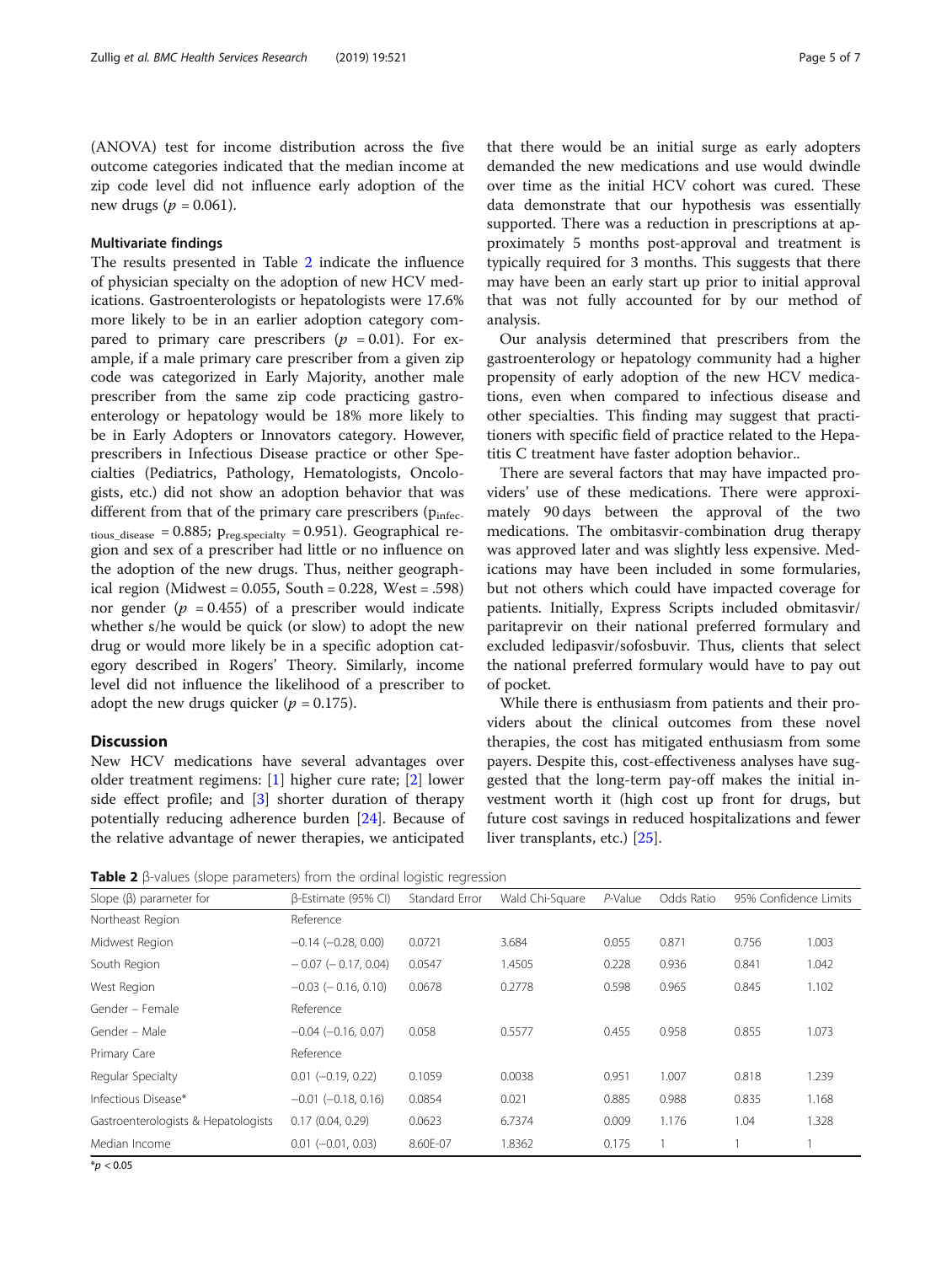<span id="page-5-0"></span>This analysis has several limitations. We classified all midlevel providers as primary care when, in fact, many midlevel providers specialize in a clinical area. Our analysis does not account for state-level policies that might impact adoption. Some geographic areas data may not be representative of their underlying HCV patient population because Express Scripts has less market penetration is some areas compared to others.

Despite these limitations, our analysis also has several strengths. The analyses include claims from multiple payers including commercial insurers, Medicare, and Medicaid; thus, it covers claims with a variety of coverage policies for novel HCV medications. Additionally, Express Scripts is a large, national company with a sizeable beneficiary population, making this a unique data set with which to assess this research question. Finally, to our knowledge, this is the first study of largescale adoption of these drugs in the first 18 months following their FDA approval.

In summary, we identified an initial surge as early adopters prescribed the new medications. There was a reduction in prescriptions at approximately 5 months post-approval, which is anticipated since the HCV treatment is typically required for 3 months. Because of the uptake in clinicians' adoption of innovative and curative HCV we anticipate that there will be a significant reduction in chronic HCV infections, which significantly improve morbidity and mortality related to HCV.

#### Conclusions

These data suggest that an initial surge of early adopters prescribed the new medications and use dwindled over time as the initial HCV cohort was cured, including many patients who had been delaying therapy in anticipation of these new drugs. There was a reduction in prescriptions at approximately 5 months post-approval and treatment is typically required for 3 months. There has been a surge in clinicians' adoption of innovation HCV treatments. As patients are cured of their infection, we anticipate a decreased need for chronic management of HCV. As innovative therapies come to market for HCV and for other conditions, it is important to evaluate prescribing patterns to ensure that appropriate patients have access to cutting-edge treatments regardless of geography or other characteristics.

#### Abbreviations

ANOVA: Analysis of variance; FDA: Food and Drug Administration; HCV: Hepatitis C virus; NPI: National Provider Identifier; US: United States

#### Acknowledgements

We thank Megan Oakes for her administrative support.

#### Authors' contributions

LLZ planned the analysis and led the writing. HBB and ME conducted the analyses, interpreted data, and contributed to writing the manuscript. ZG provided clinical expertise, interpreted data, and contributed to writing the manuscript. RH planned the analysis, provided the data set, interpreted data, and contributed to writing the manuscript. HB planned the analysis and contributed to writing the manuscript. All authors read and approved the final manuscript.

#### Funding

This project was not funded. However, the work was supported by the Center of Innovation for Health Services Research in Primary Care (CIN 13– 410) at the Durham VA Health Care System.

#### Availability of data and materials

The datasets analyzed during the current study are not publicly available because they are proprietary to Express Scripts and contain sensitive patient information, but may available from the corresponding author on reasonable request.

#### Ethics approval and consent to participate

Under provisions of the Health Insurance Portability and Accountability Act of 1996 (HIPAA), all individual patient identifiers were removed from analytical datasets. The design of this study was not submitted to an institutional review board since only de-identified administrative data were used. A statement of consent to participate is not applicable because this was a retrospective study and did not enroll participants.

#### Consent for publication

Not applicable.

#### Competing interests

Drs. LLZ and ZFG are supported by Veterans Affairs (VA) Health Services Research and Development (HSR&D) Career Development Awards (CDAs 13–025 and 14–158). Dr. HBB is supported by a VA HSR&D Research Career Scientist (RCS) Award (RCS 08–027) and has research funding, unrelated to this work, from the PhRMA Foundation, Proteus Digital Health, CoverMyMeds, Improved Patient Outcomes, Sanofi pharmaceuticals, Otuska pharmaceuticals. Dr. RH, and ME are employees of Express Scripts Holding Inc. Dr. HBB was an employee of Express Scripts at the time of analysis. Dr. LLZ has research funding, unrelated to this work, from the PhRMA Foundation and Proteus Digital Health.

#### Author details

<sup>1</sup> Center of Innovation to Accelerate Discovery and Practice Transformation (ADAPT), Durham Veterans Affairs Health Care Center, 411 West Chapel Hill Street, Suite 600, Durham, NC 27701, USA. <sup>2</sup>Department of Population Health Sciences, Duke University Medical Center, Durham, NC, USA. <sup>3</sup> Express Scripts Holding Company, St. Louis, MO, USA. <sup>4</sup>Division of Gastroenterology, Duke University Medical Center, Durham, NC, USA. <sup>5</sup>Department of Psychiatry and Behavioral Sciences, Duke University Medical Center, Durham, NC, USA.

#### Received: 13 July 2018 Accepted: 16 July 2019 Published online: 25 July 2019

#### References

- 1. Denniston MM, Jiles RB, Drobeniuc J, Klevens RM, Ward JW, McQuillan GM, et al. Chronic hepatitis C virus infection in the United States, National Health and nutrition examination survey 2003 to 2010. Ann Intern Med. 2014;160(5):293–300.
- 2. Denniston MM, Klevens RM, McQuillan GM, Jiles RB. Awareness of infection, knowledge of hepatitis C, and medical follow-up among individuals testing positive for hepatitis C: National Health and nutrition examination survey 2001-2008. Hepatology (Baltimore, Md). 2012;55(6):1652–61.
- 3. Chopra S. Clinical manifestations and natural history of chronic hepatitis C virus infection: uptodate.com; 2017 [Available from: [https://www.uptodate.](https://www.uptodate.com/contents/clinical-manifestations-and-natural-history-of-chronic-hepatitis-c-virus-infection) [com/contents/clinical-manifestations-and-natural-history-of-chronic](https://www.uptodate.com/contents/clinical-manifestations-and-natural-history-of-chronic-hepatitis-c-virus-infection)[hepatitis-c-virus-infection](https://www.uptodate.com/contents/clinical-manifestations-and-natural-history-of-chronic-hepatitis-c-virus-infection).
- 4. Ly KN, Hughes EM, Jiles RB, Holmberg SD. Rising mortality associated with hepatitis C virus in the United States, 2003-2013. Clin Infect Dis. 2016;62(10): 1287–8.
- 5. Kabiri M, Jazwinski AB, Roberts MS, Schaefer AJ, Chhatwal J. The changing burden of hepatitis C virus infection in the United States: model-based predictions. Ann Intern Med. 2014;161(3):170–80.